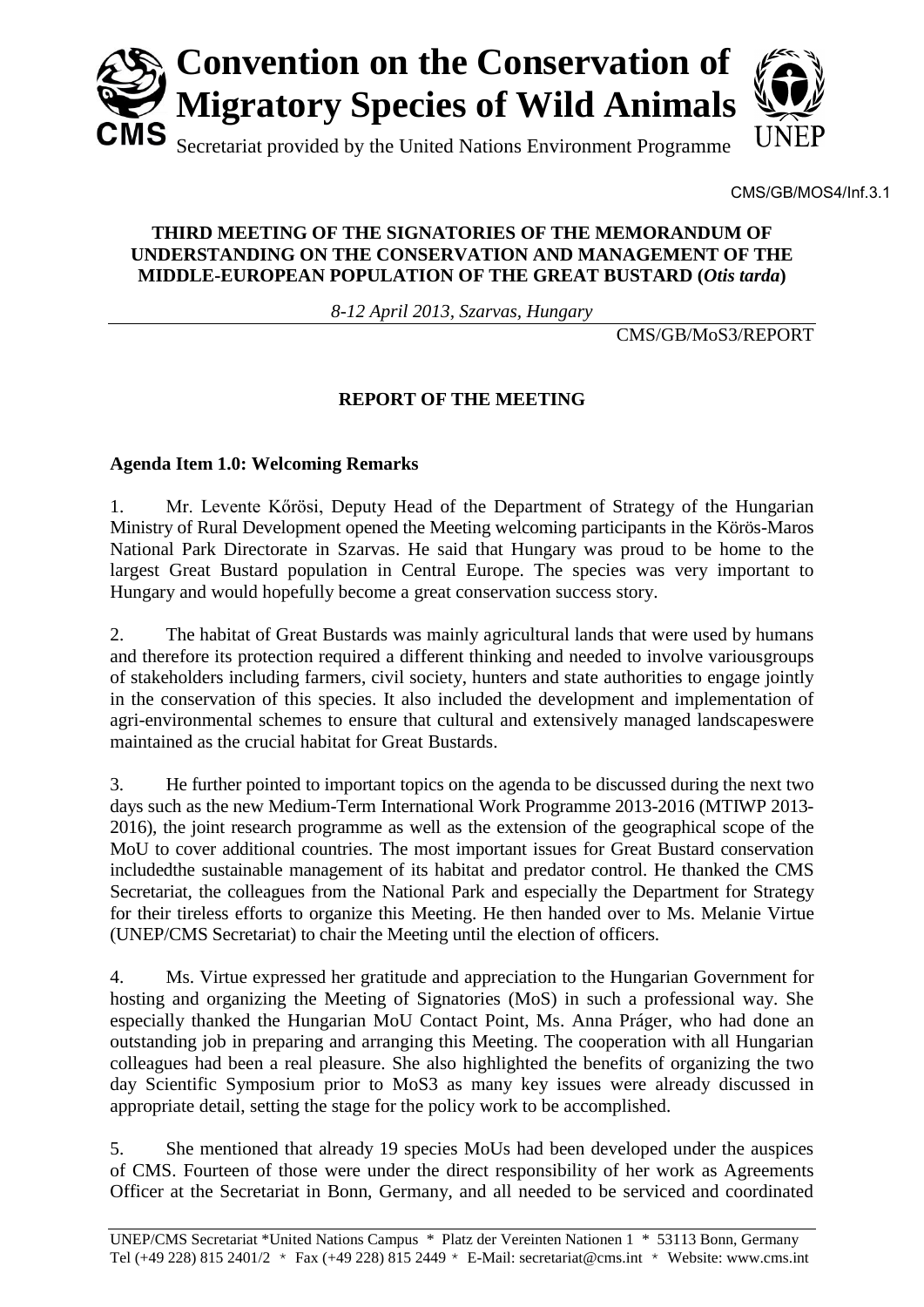appropriately. Due to a serious lack of capacity and resources, many MoUs suffered from the absence of a dedicated Coordinator. She expressed her regret for not having the capacity to put more resources into the coordination of the Great Bustard MoU at the moment and that she was looking forward to discuss ways and means with participants about how to ensure effective and sustainable coordination of the MoU.

6. The main advantage of the Great Bustard MoU was, according to Ms. Virtue, the strong commitmentand expertise as well as the great professionalism of the Great Bustard community with a clear focus on the species. This was surely a great resource and support to the implementation of the MoU. She mentioned that the Tenth Conference of the Parties of CMS (COP10) requested the Secretariat to initiate a viability analysis of all MoUs in order to assess which ones function well and to identify key success factors. The Great Bustard MoU was successful, she suggested because of the ownership and commitment of its Signatories.

# **Agenda Item 2.0: Election of Officers**

7. Ms. Virtue (CMS) asked for nominations for the position of the Chair. Germany proposed Mr. András Schmidt from Hungary to act as Chair,referring to his professional and successful chairmanship during the scientific symposium. As there were no objections to this proposal, Mr. Schmidt was elected as Chair of the Meeting. Ms. Virtue then requested nominations for the position of Vice-Chair. Ms. Práger (Hungary) proposed Mr. Rainer Raab from Austria to be the Vice-Chair. As there were no objections, Mr. Raab was elected as Vice-Chair.

## **Agenda Item 3.0: Adoption of the Agenda and Meeting Schedule**

8. Mr. Schmidt thanked the delegates for their trust in electing him Chair. He especially highlighted the outstanding support and assistance of Ms. Linette Lamare (CMS Secretariat) for her tireless work and excellent cooperation in the organization of this Meeting, which had proved to be invaluable.

9. He mentioned that the last MoS in 2008, agreed to work without written formal Rules of Procedure (RoP) and he asked whether delegates were happy to continue this practice. As there were no further comments, his proposal was adopted. He then asked for comments on the Agenda and Ms. Virtue pointed out a change in the Schedule, where Agenda Item 7.5 (MoU Coordination), would be moved forward to be discussedin the morning of the second day of the Meeting. The Agenda was adopted by the Meeting. (Attached as Annex 1 to the present Report).

# **Agenda Item 4.0: Opening Statements**

10. The Chair invited delegates and observers to make short statements regarding their past or planned contribution to the MoU. He also said that the MoU seemed to work very well on national level but that international coordination was less active (e.g., the maintenance of a coordinated international data base) and that inter-sessional work in general was more difficult.

11. The Chair went on to summarize the outcomes of the preceding Scientific Symposium. It was divided into five interactive sessions, focusing on the use of guidelines and on main challenges for Great Bustard conservation. Participating experts provided overview as well as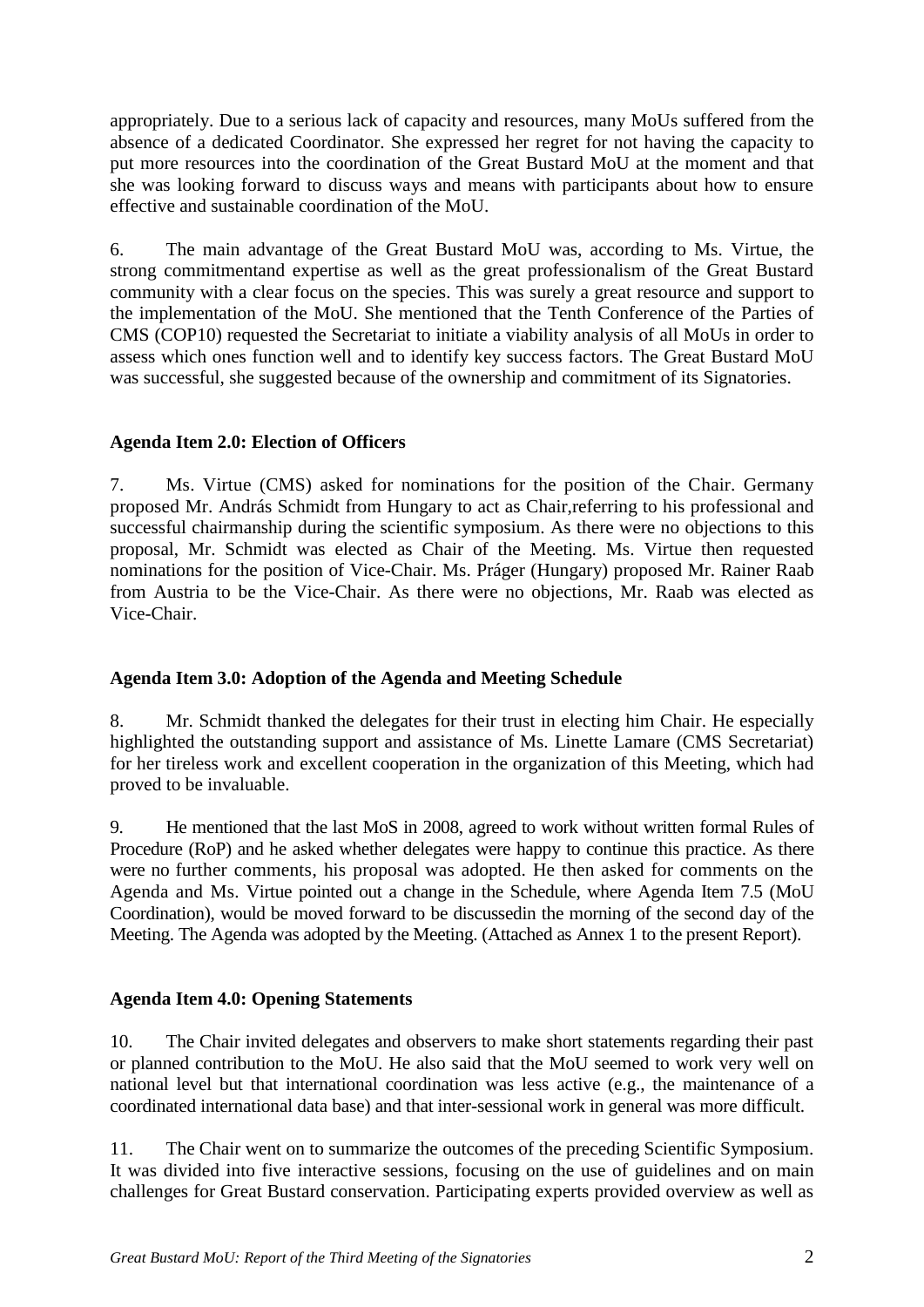detailed presentations, presenting their work on the species, as well as results and challenges. He noted that this information would also feed into the official MoU Meeting.

12. During the first two sessions of the Symposium, threats from predation were discussed as well as guidelines on securing wintering grounds of Great Bustards; reducing negative impact of infrastructure power lines and afforestation; and habitat management. Another session focussed on agri-environmental schemes to maintain adequate habitats, and compared experiences from the EU and non-EU countries. He highlighted the presentation of Ms. Aimee Kessler from the Central Asian Great Bustard Project and the rather worrying situation of Great Bustards in the Central Asian region.

13. Further discussions centred on research activities and identified main gaps in research as well as high priority activities to fill those gaps. Such high priority activities would also be included in the new Medium Term International Work Programme (MTIWP) 2013-2016 to be discussed under Agenda Item 7.2.

14. Captive rearing and release of Great Bustards was another topic discussed at the Symposium. He thanked the National Park for organizing the excursion which had provided valuable insight into practical Great Bustard conservation and habitat management. Participants had had the opportunity to visit the Great Bustard rescue centre, and learned about methods of trapping predators as well as the role of extensive agriculture. He then opened the floor and invited statements from delegates. No further statements were made.

# **Agenda Item 5.0: Reports Agenda Item 5.1: Report of the Secretariat**

15. Ms. Virtue (CMS) introduced Doc.5.1 and mentioned that CMS was acting as the Secretariat to the MoU and as its depository. Thirteen countries had signed the MoU, with the Czech Republic being the last Signatory (2008) to sign. Four co-operating organizations had also signed the MoU, namely, BirdLife International (BLI), IUCN, the International Game Council (CIC) and the CMS Secretariat. The Range States, Bosnia and Herzegovina, Poland and Slovenia had not yet signed the MoU and the Secretariat would continue communication with them to encourage them to sign the MoU. CMS also maintained the list of designated contact points (Inf.4) to which 12 Signatories had provided relevant information. Ms. Virtue reminded delegates to inform the Secretariat should there be any changes.

16. Ms. Virtue also highlighted relevant outcomes of CMS COP10, including Resolution 10.11: *Power lines and Migratory Birds* (Review of conflict between birds and power lines), Resolution 10.26: *Minimizing the Risk of Poisoning to Migratory Birds*, which also included the establishment of a working group to deal with this issue in more detail. She also mentioned the current development of a new CMS website which will also include the Great Bustard MoU. This should be ready and online by the end of this year.

17. CMS had developed online workspaces to facilitate the inter-sessional work of the Scientific Council and also of the Sharks MoU. She highlighted the possibility to use this online discussion forum also for the Great Bustard MoU coordination. CMS was also developing a joint online reporting system to improve and streamline the reporting process for CMS Parties. COP10 also adopted Resolution 10.9: *Future Structure and Strategies of the CMS and CMS Family*, which included the assessment of MoU implementation and coordination, as well as ways to strengthen the capacity of the Agreements Unit. She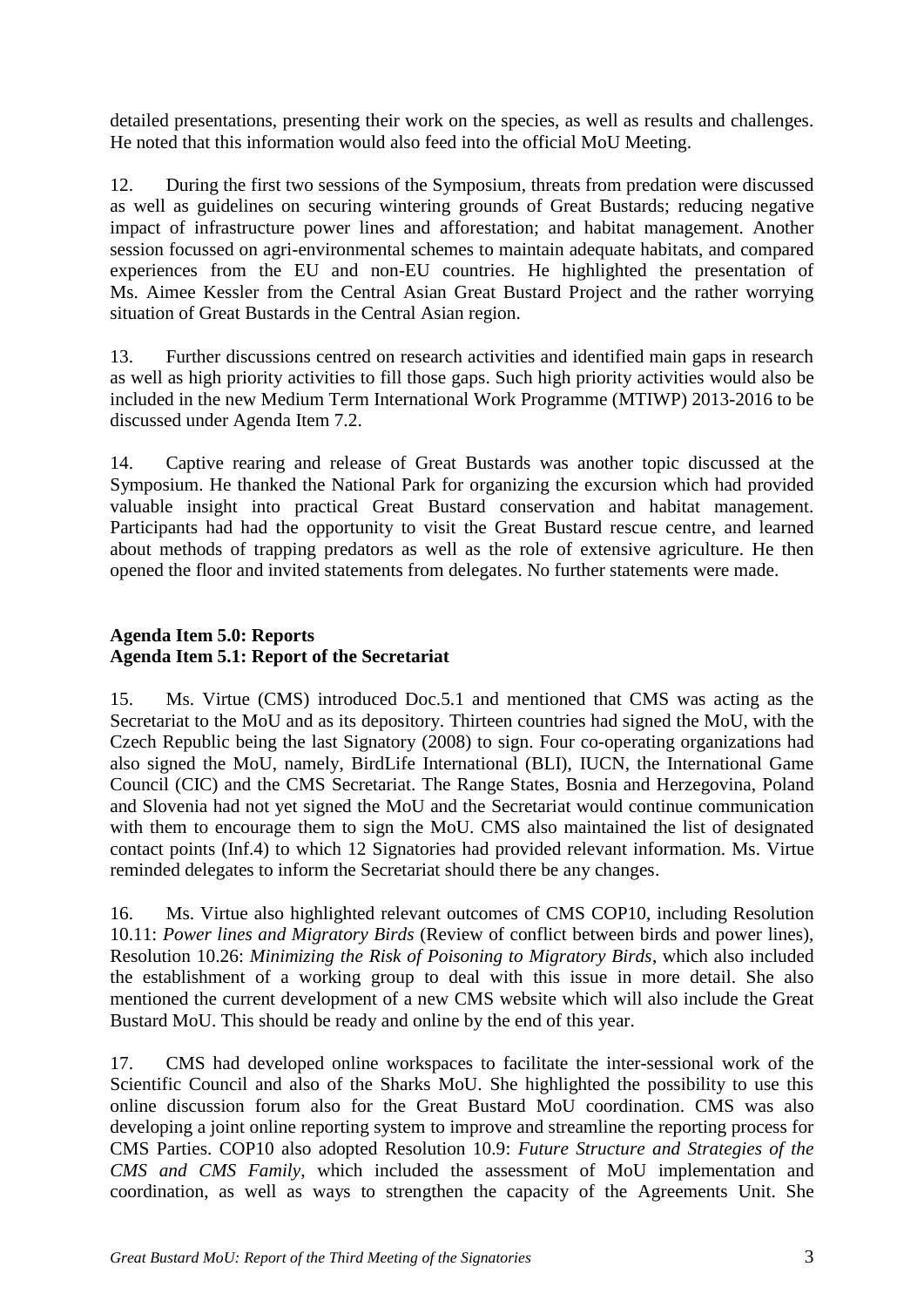highlighted the development of the new CMS Strategic Plan, which would be a global strategic plan on migratory species conservation and would be aligned with Aichi Targets of the CBD.

18. Ms. Práger (Hungary) referred to the proposal to expand the geographical scope of the MoU, which would also include Serbia as a Range State. The Hungarian government had already made some efforts to engage Serbia, *inter alia,* through a visit to the Serbian Government. She requested the Secretariat to provide greater support in this process to increase the number of Signatories and involve them in the joint conservation measures. Mr. Rastislav Rybanič (Slovakia) mentioned that it might be helpful to use bilateral contacts and involve the Ministries of Foreign Affairs to invite those countries to sign and engage with the MoU.

19. Ms. Nela Miauta (Romania)expressed support for the Hungarian proposal to extend the geographical scope to include Italy, Montenegro, the Russian Federation and Serbia. Ms. Virtue (CMS) confirmed that the Secretariat would increase its efforts to recruit more Signatories.

20. The Chair then invited the Secretariat to report on credentials. Ms. Virtue reiterated the importance of credentials and thanked the countries that provided such letters. She reported that of the 13 Signatories, 9 countries were participating in this Meeting and 8 of them had submitted credentials to the Secretariat that were found to be in order.

# **Agenda Item 5.2: Overview Report**

21. The Chair introduced the Agenda Item saying that most of the information contained in the document had been discussed at theSymposium and he asked whether there were any specific further comments. He drew attention to the table on population status and asked participants to pay particular attention to the figures. The report had been compiled by Hungary based on the national reports received and information could be misunderstood so he asked countries to check the figures provided for their country. He suggested going through the table and checking figures country by country.

22. Ms. Miauta (Romania) asked for clarification whether the figures were estimates for all populations or only for breeding populations. The Chair clarified that the data only referred to breeding populations.This was changed accordingly in the report. Mr. Attila Nagy (Milvus Group Association Romania) asked for clarification regardingthe estimates for transboundary populations provided by different countries. The Chair said that the purpose was to get the best estimate and that figures should not be doubled, but that the table should provide the combined total numbers for the mid-European breeding population. The table now included the figures from the national reports. Some countries however had not submitted any reports or data. In such cases information had been obtained from scientific publications and literature.

23. The Chair pointed out that the numbers should refer to the most recent estimates (2012). Ms. Jelena Kralj (Croatia) said that she could provide data for Serbia referring to the Serbian presentation at the Symposium. She pointed out that there should be a distinction between Serbia and Montenegro and that the birds only bred in Serbia. The figures for Serbia were inserted in the document based on the information from the Serbian presentation at the Symposium. It was clarified that the figures only referred to the breeding populations in Serbia.

24. Participants went through the table and countries provided their updated figures (see Doc.5.2/Rev: *Overview Report*). For countries not present, such as Russia and Serbia, information was included from their presentations at the Symposium. Discussion arose about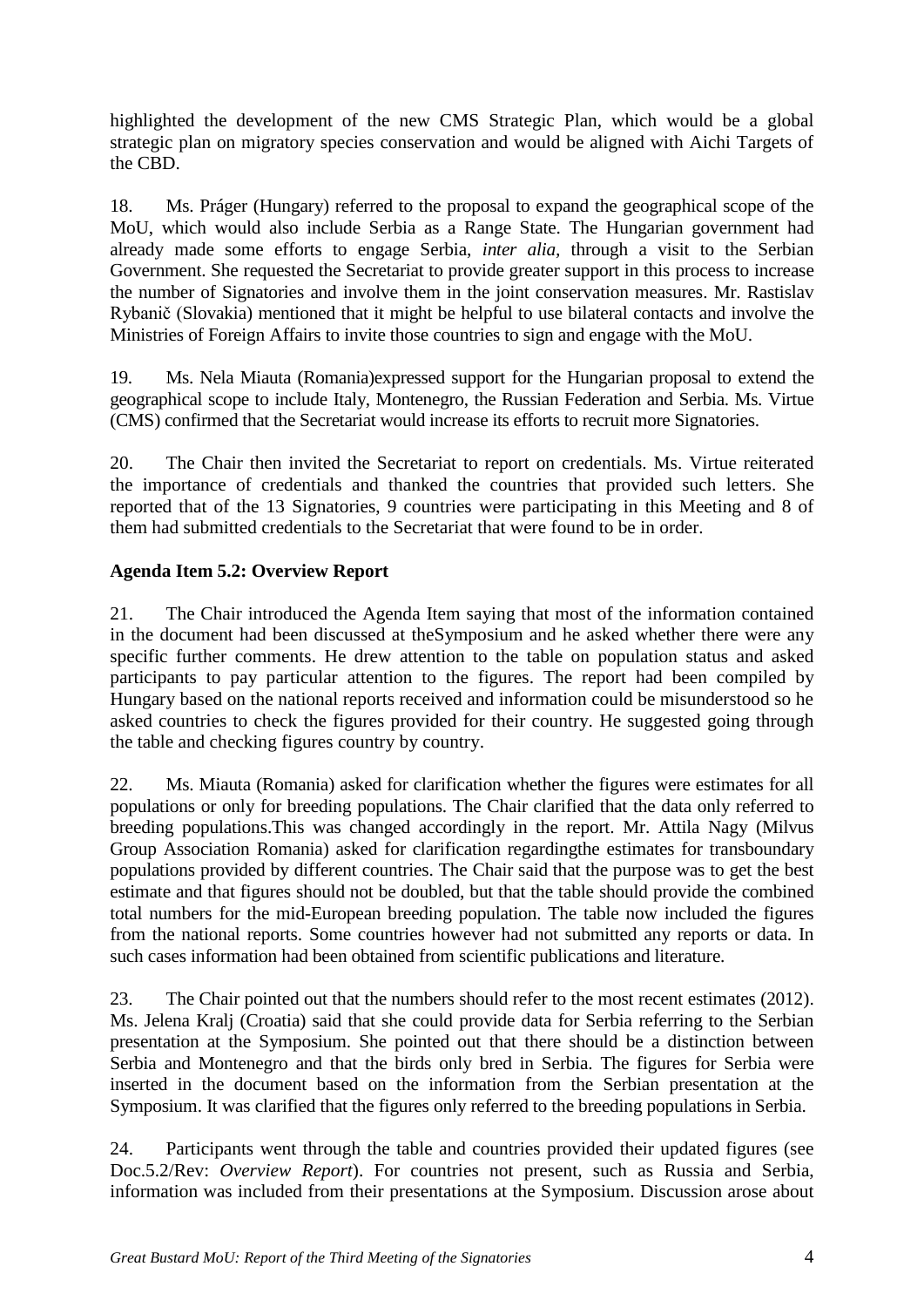the interpretation of figures provided by the Russian Federation. The Chair proposed to consult again with the Russian scientists to confirm the figures. Participants also discussed the data from Spain and whether the populations were really increasing. The Chair said that there was literature available suggesting an increase in the populations. Some small populations were declining but the overall population was increasing. Germany mentioned that this was also true for Portugal. Information was based on the species fact sheet of BLI.

25. Regarding the populations in the United Kingdom, participants agreed that this population would be considered a breeding population as it was resident and thus had the potential to breed even if there was as yet no clear evidence of them doing so. Mr. Volodymyr Domashlinets (Ukraine) said that he needed to consult again with national scientists and that he would provide the correct figures after the meeting.

26. Participants agreed to extend the table to include the Central Asian population. Ms. Kessler (Central Asian Great Bustard Project) provided estimates for Kazakhstan and Mongolia as well as for Siberian Russia. Data from China were also available from 2007 but were not reliable.

27. Mr. Nagy (Milvus Group Association Romania) suggested separating the sub-species in the table because the Kazakh subspecies was European and the Mongolian subspecies was the Asian sub-species. The Russian Federation would have to be consulted to submit information on population estimates for the Asian population of the sub-species. So far the Russian Federation only provided data for the mid-European population (nominate sub species).

28. After further discussion it was concluded that the table would include population estimates for all countries where the mid-European populations of Great Bustards occurred. The relevant data would be derived from available literature, except for countries where there was already good cooperation such as the Russian Federation. Such countries would be requested to provide direct input. The table would thus include information on the global breeding population. Countries such as Morocco, that used to have a breeding population, would also be included in the table.

29. Ms. Virtue (CMS) pointed out that official information the Secretariat received from Armenia, which indicated that Great Bustards were observed in that country but no further data on numbers were available. However, Armenia had requested to be recognized as a Range State of this species. The country should therefore also be included in the table as a migration passage State. Germany said that Great Bustards could only be in Armenia irregularly, especially as the birds had not been seen in Azerbaijan for almost 30 years although this country was historically a more important part of the range than Armenia.

30. It was agreed that the final table should distinguish between MoU and non-MoU countries. A different table wouldbe included to provide the population numbers for other European countries and will provide information concerning the Asian sub-species as well.

31. With those amendments, the revised table and overview report were adopted. It was agreed that the table would be sent to the Russian Federation and the Ukraine to fill in the correct information or confirm the available data. Both countries should provide the information within one month of receipt of the report. After this deadline, the report would be considered final and adopted. (Attached as Annex 2 to this Report).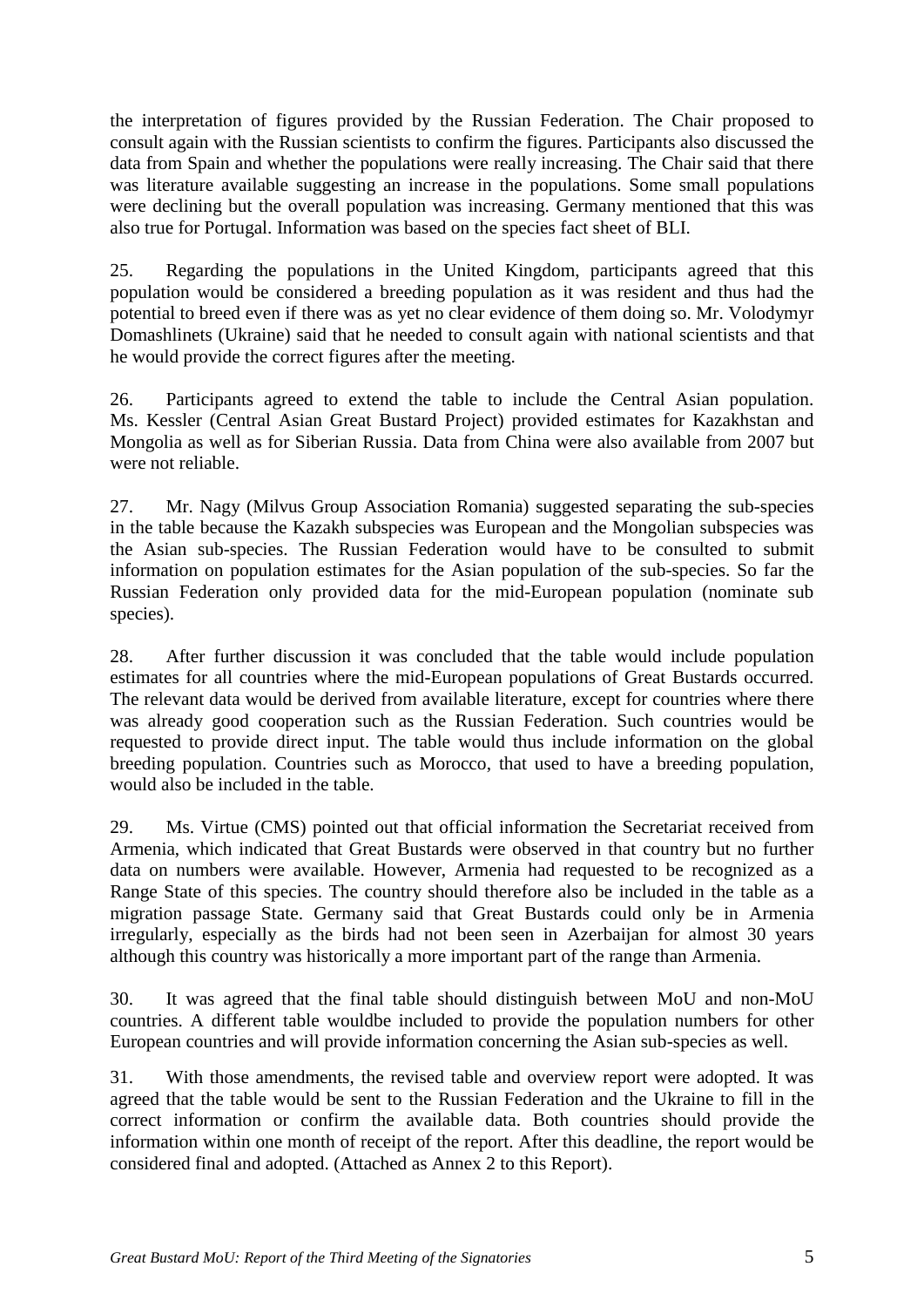## **Agenda Item 6.0: Review of MoU and Action Plan Implementation Agenda Item 6.1: Review of the Conservation Status of the Great Bustard Populations in the Agreement Area**

32. As the delegates had already reviewed the conservation status and Great Bustard populations under Agenda Item 5.2, it was decided to directly move on to the next item.

# **Agenda Item 6.2: Status of Development and Implementation of National Work Programmes**

33. The Chair said that the development of national work programmes was aimed to include more specific information to implement the broader international action plan. He highlighted the benefits of having such a national work programme which would complement the action plan and the MTIWP. National work programmes were submitted by Signatories for MoS1 in 2004. He asked participants about their opinion regarding the usefulness of having such a work programme for the national level in addition to the two international action documents. He suggested that each delegate expressed his opinion on this topic.

34. Ms. Práger (Hungary) said that the international documents include long-term actions and the MTIWP medium term actions. The national plans would be a good tool for implementation at the national level. Hungary submitted its national work programme at the first MoS1 (2004) and she explained the overall structure of this document. It included objectives, main threats and intended achievements, and was only four pages long. However, this plan was outdated and would have to be updated. Hungary already started this updating process and intended to accomplish a new national work programme, which should be in line and correspond with the MTIWP. The Chair added that this would be a useful tool to translate the actions identified at the international level into national activities.

35. Mr. Vitalie Grimalschi (Moldova) indicated that there was no such national plan in his country. Ms. Miauta (Romania) stated that there was also no national work programme in Romania although there was clearly the necessity to develop one. She said that they intended to establish a working group including the CMS Scientific Councillor, the CMS National Focal Point and other relevant stakeholders. The work would be coordinated by the Ministry of Environment and Climate Change. The working group would identify key issues including possibilities for cross-border cooperation. It would first focus on the reduction of main threats and the increasing anthropogenic pressures.

36. Mr. Rybanič (Slovakia) mentioned that his country did not have a national work programme but that there was a process to update the national environmental plans. In this context there would also be a prioritization of activities for the Great Bustard populations. It would probably be a short document but it would be useful in outlining current priorities.

37. Mr. Domashlinets (Ukraine) said that there was an outdated national work programme which needed to be updated to include recent activities in the frame of the MoU. Part of this programme had already been implemented, especially the increase in the penalty for hunting red data species including Great Bustards. Two years ago a programme for the environmental protection had been initiated and this programme included measures for migratory species and Great Bustard and this would also be updated but was already a good tool.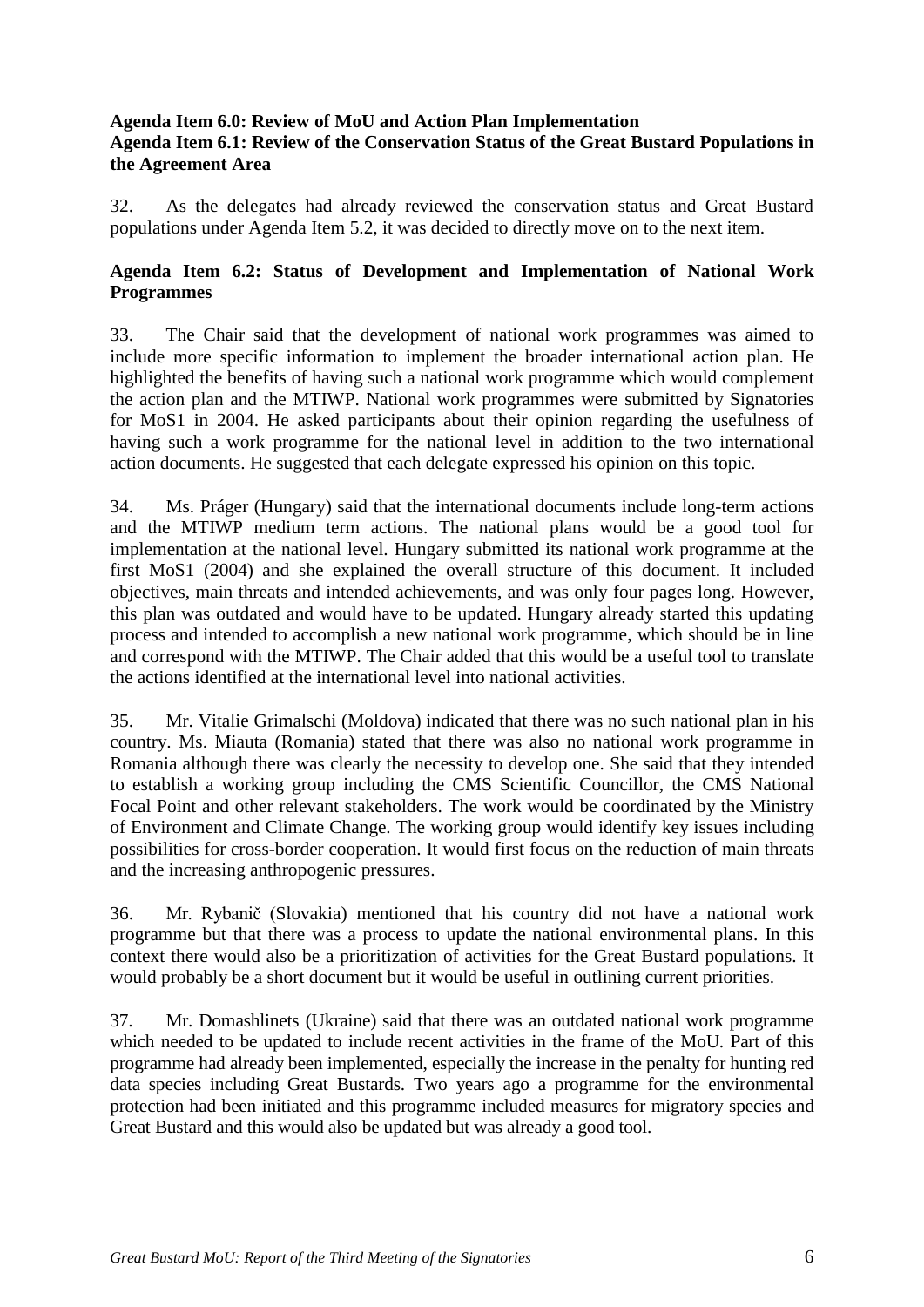38. Mr. David Waters (The Great Bustard Group, U.K.) referred to the existing LIFE+ project which included the adoption of an Action Plan for Great Bustards. However, this plan was not an official document and only a reference document for the relevant NGOs.

39. Mr. Torsten Langgemach (Germany) said that conservation in Germany was organized at the federal level. The population of the neighbouring state was nearly extinct, but there was no planning process. The work programme for Brandenburg was developed in the midnineties and although not updated still formed the framework of their work. Some details especially regarding the methods were changed and he considered revising this programme and changing it from a three-year to a four-year cycle for both federal states where Great Bustards occurred.

40. Ms. Alena Vacátková (Czech Republic) mentioned that there was no national work programme in her country but a working group had been established to develop a national action plan. The main focus of this plan was restoration of habitat and schemes for good agricultural practices. The reference to the MoU action plan was very useful in this process.

41. Ms. Kralj (Croatia) said that an unofficial national work programme had been prepared but it had never been approved as it was not foreseen in the national law. It had to be called a species action plan. However, the development of such a plan for Great Bustards would be priority for the coming years.

42. Mr. Manfred Pöckl (Austria) said that the administrative processes were similar to Germany's. The Great Bustards occurred only in Lower Austria and Burgenland States. There was a transboundary population with Hungary and Slovakia. The project documentation (for the EU LIFE+ project) could be considered a national action plan.

43. Ms. Práger said that in Hungary there was an official action plan. This was quite detailed and also available in English but it had a different aim. The one she had mentioned earlier was especially referring to the MoU it was developed to implement the MoU. So this was a different purpose. The national work programme should include national level actions but refer to the plans under the MoU.

44. Mr. Langgemach (Germany) wanted to know whether this plan was only for four years. Hungary replied that there were no explicit deadlines mentioned in the national work programme itself. It set out the general measures and objectives and then referred to the relevant paragraphs of the MoU and Action Plan and what Hungary intended to do, to implement those actions.

45. The Chair concluded that all of the countries with regular populations had some sort of document for national action planning and that the national work programme was considered important and not redundant. The second conclusion was that the new Action Plan that was proposed for adoption at this Meeting did not include the national country actions (Part 2: County specific). The second part of the current old Action Plan was proposed for deletion and this should be kept in mind.

46. Ms. Virtue (CMS) requested that as and when countries were developing and adopting such national work programmes, they should send a copy to the Secretariat for publication on the CMS website.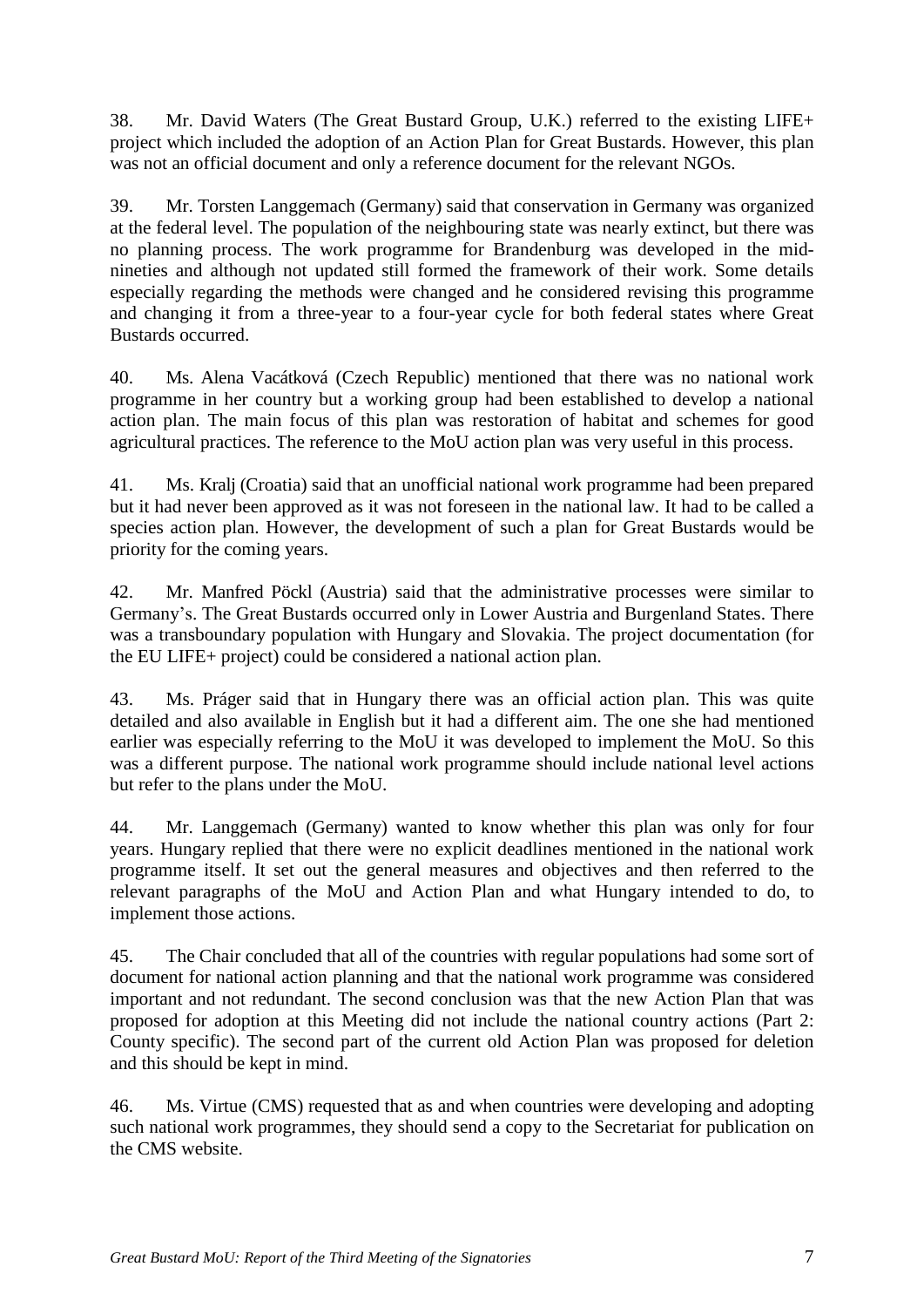## **Agenda Item 6.3: Status of Implementation of the Medium-Term International Work Programme (2008-2012)**

47. Ms. Práger (Hungary) introduced the Agenda Item by explaining that no separate document had been prepared but suggested that the Meeting should go through the old MTIWP (2009-2012) and discuss which activities had been implemented or not and why. She then went through the document line by line and included information on what had been achieved and what needed further action. She also noted which activities should be maintained and included in the new MTIWP (2013-2016) to be discussed later during the Meeting.

48. The delegates discussed each objective and measure separately. After this exercise, the Chair concluded this review of the previous MTIWP, highlighting that it had also provided valuable input regarding the deliberations for the new MTIWP. It was apparent that much of the former plan had been implemented, but that more work still needed to be done.

# **Agenda Item 7.0: Future Implementation and further Development of the MoU and Action Plan**

## **Agenda Item 7.1: Amendment of the Geographical Scope of the MoU: Recognition of Additional Range States**

49. The Chair introduced the topic referring to document Doc.7.1 as well as to the discussions on this topic at the last MoS2. At that time participants had already agreed to the extension of the geographical scope of the MoU to include the following four countries: Italy, Montenegro, the Russian Federation and Serbia.

50. He clarified that this amendment did not need to be consulted with those new countries but that the Signatories could agree at any of their meetings to amend the MoU and to decide that these countries should be considered Range States and eligible to sign it. Doc.7.2 outlined the rationale for why those countries were within the range of the MoU and home to the mid-European Great Bustard populations.

51. The main aspect requiring further discussion was the inclusion of the Russian Federation as this country was also home to the Eastern Asian sub-species. So the question would be whether the whole country should be included or whether a reference should be made to limit the range to the European part of Russia where the mid-European Great Bustard populations occurred.

52. Mr. Zoltán Czirák (Hungary) stated his country supported the proposed amendment of the MoU and to include those four countries. He referred to the fact that CMS Appendix I only included the Middle-European population, while the entire species was included in Appendix II. It was however evident that the species was not only threatened in Europe but also in Asia. He, therefore, proposed that the Meeting should consider agreeing on an action point saying that a proposal should be prepared for the next CMS Conference of the Parties to list the entire species in Appendix I of the Convention.

53. Before opening discussion on this intervention the Chair first invited comments on the inclusion of the four additional countries to the range of the MoU. Mr. Langgemach (Germany) mentioned that there had already been consensus among the participants at MoS2 in 2008 that those four countries should be included in the MoU.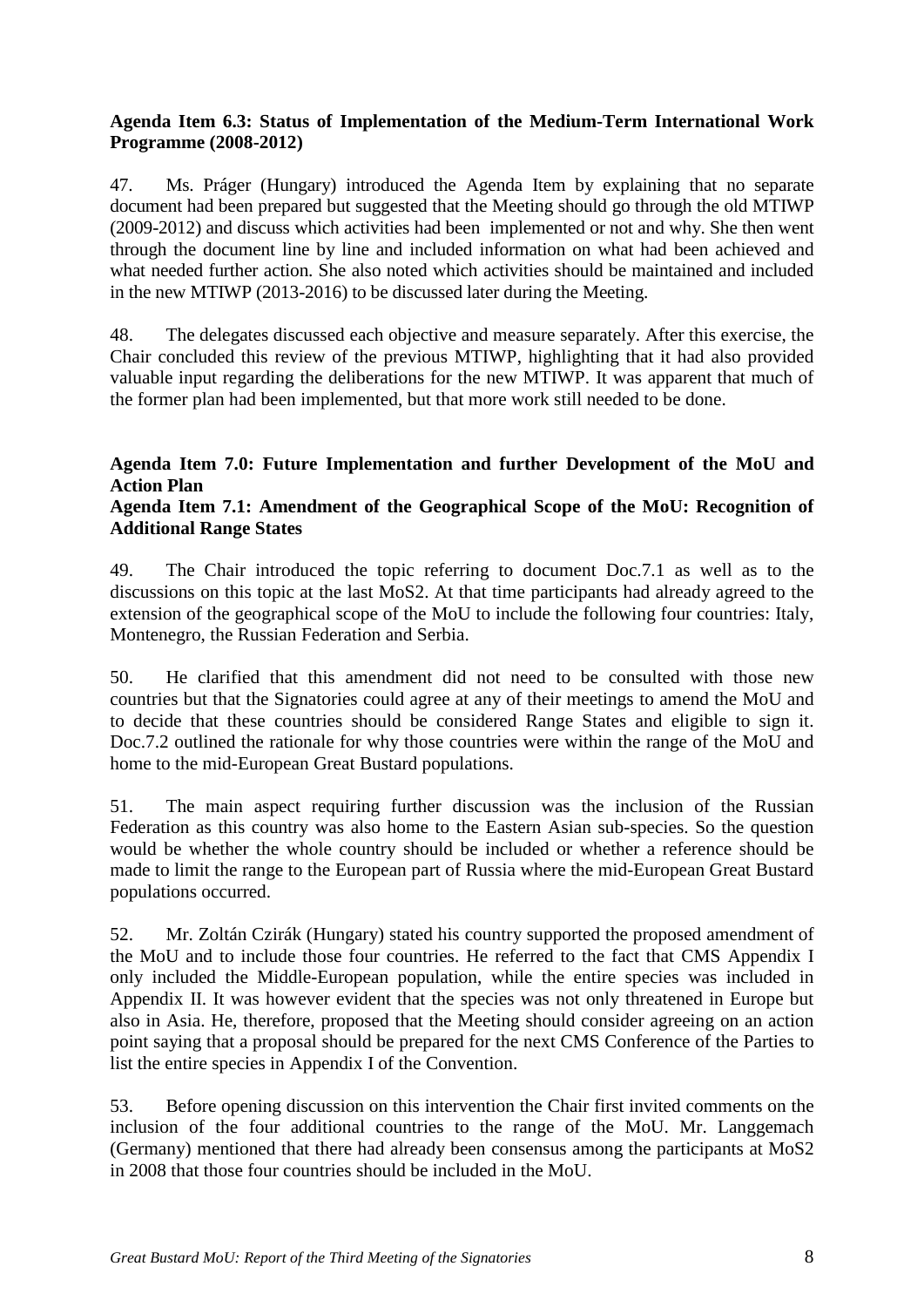54. Slovakia asked for clarification regarding the process following this decision. Ms. Virtue (CMS) explained that the Signatories could take such a decision at any of their meetings and adopt the amendment of the MoU. In fact, the relevant four countries were already informed prior to the Meeting and invited to participate highlighting this issue. Should this Meeting conclude that the range of the MoU should be extended, those countries would be informed accordingly and invited to sign the MoU.

55. The Chair confirmed that the new countries would not be obliged to sign the MoU but they would become Range States and be eligible to sign, just as some existing Range States were non-Signatories. Ms. Práger (Hungary) pointed out that this item was in fact already discussed at MoS1 in 2004, but that the decision had not been implemented and therefore it had been discussed again at MoS2 in 2008.

56. Hungary asked whether it was common practice that countries which were not a contracting Party to CMS could nevertheless sign an MoU under CMS. Ms. Virtue replied that this was indeed possible and that the Russian Federation was not a Party to CMS but a Signatory to the Saiga Antelope and the Siberian Crane MoUs.

57. Hungary stated again its support for the inclusion of the Russian Federation to the MoU. He also stated that the listing of the entire species in Appendix I of CMS would have strong conservation benefit and it might also help to engage countries such as Mongolia.

58. Mr. Raab (Austria) said that there was consensus at MoS2 that only the European part of Russia should be included. Otherwise the range would become very vague and more additional Range States would have to be included such as Mongolia, Kazakhstan and Spain. This would however transform the current MoU into a general Great Bustard MoU and not only for the mid-European populations. He, therefore, proposed to only include the European part of Russia.

59. Hungary supported the statement made by Austria as this was also in line with the current CMS listing. However, as suggested, this might change in the future so there might be further discussion on this if and when the entire species was listed on Appendix I.

60. Ms. Práger (Hungary) reiterated that there was already a document on this issue tabled at MoS1 outlining exactly the same thoughts and arguments tabled at the present Meeting. Germany urged delegates to take a final decision at this Meeting. The new Range States should then be invited to sign, especially as the Russian Federation had already expressed interest in signing the MoU.

61. There was broad agreement for this suggestion and the Chair invited comments on the Hungarian proposal to consider listing the entire species in the Appendix I of CMS. Ms. Kessler said that she would be happy to support the preparation of the proposal and to provide the necessary data. Hungary noted that while European countries could help prepare the proposal, it would be best coming from one of the Range States of the Asian sub-species. Ms. Kessler offered to consult her Mongolian colleagues on this. She also said that there was some evidence that the European population in the Russian Saratov region was in contact and exchanging with the Kazakh populations of Great Bustards. The Meeting took note of this information.

62. The Chair then moved to adopt the proposed geographical expansion of the MoU. Discussion arose about how this decision should best be reflected in the revision of the MoU. The amending protocol was reviewed to reflect the discussions and text was included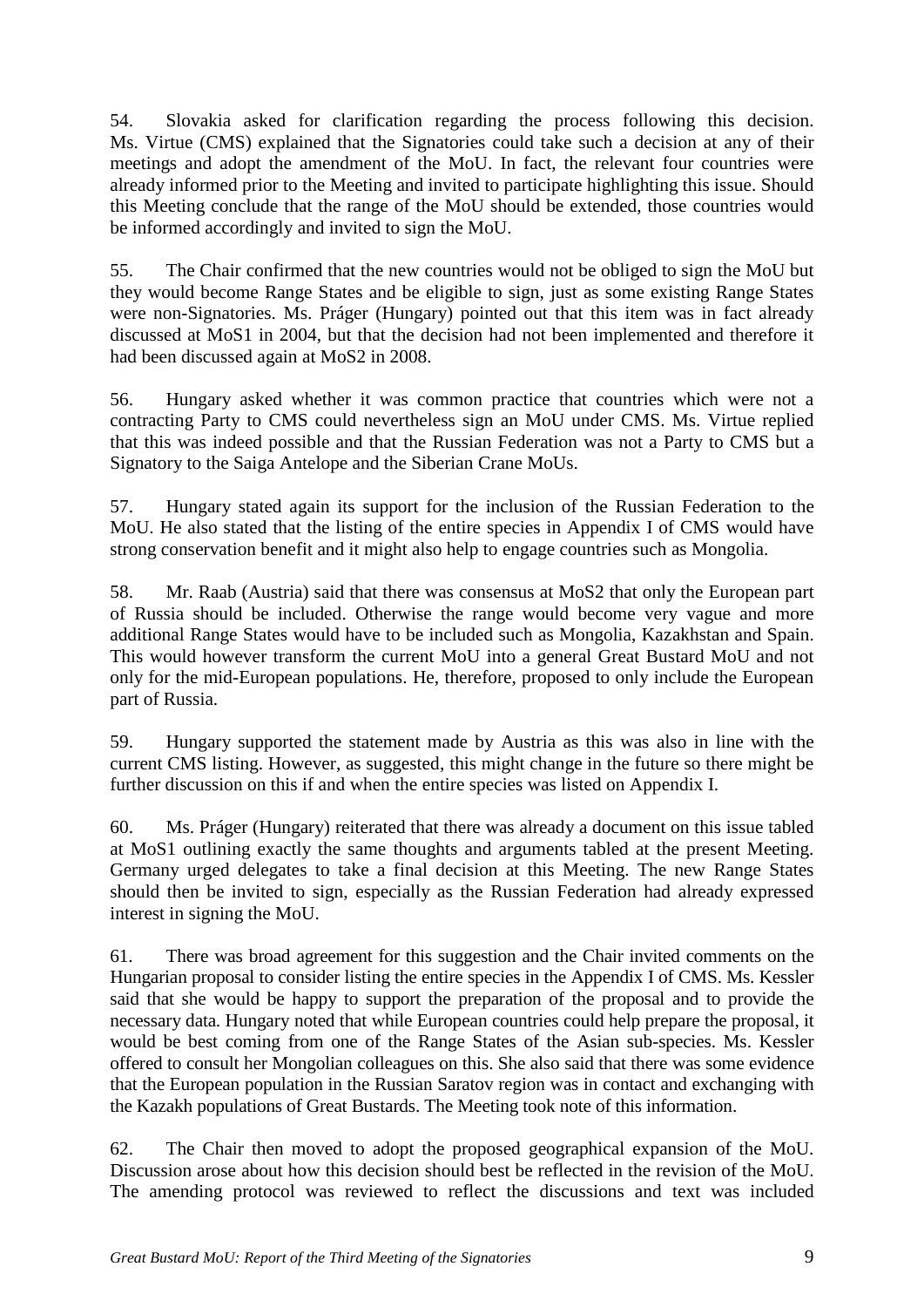highlighting the necessary amendments of the MoU text. There was also discussion related to the fact that some countries were mentioned in capital letters in the original version of the MoU and others not. It was agreed that all country names should be written in lower case.

## **Agenda Item 7.2: Amendment of the MoU Action Plan**

63. The Chair introduced the topic (Doc.7.2) and the draft Action Plan which had been prepared by BLI for the entire Western-Palearctic population, a larger area which exceeded the scope of the MoU.

64. He explained that Hungary had made the suggestion of replacing the present Action Plan which consisted of two parts and to adopt the proposed Action Plan. Signatories had been invited to provide comments on the new Plan. Hungary and the Czech Republic had provided comments in writing within the deadline, while Germany had indicated its comments verbally. As the Hungarian comments seemed to be the most comprehensive ones, he invited Ms. Práger to present those comments while incorporating them in the Action Plan. This would give delegates the opportunity to discuss the amendments step by step.

65. Before going into details, the Chair asked whether there was support for the Hungarian proposal to replace the current Action Plan with the new one. Ms. Miauta (Romania) said that they considered the replacement a necessity and supported the proposal. Romania would conduct all the necessary measures in particular to reduce habitat loss and degradation, which were the most urgent threats and this should be reflected in the new Action Plan.

66. She highlighted several important aspects that were of priority for Romania referring, *inter alia,* to protected areas but also integrated landscape management outside them. Romania had also undertaken action to prevent construction of wind farms in critical Great Bustard habitat. Among Romania's priority measures was also strengthening of collaboration with neighbouring countries. She thanked all experts for their valuable experience and expertise shared during the Scientific Symposium.

67. Participants subsequently discussed the process of amending the Action Plan and incorporating the various and often comprehensive comments already received. To save time, the Chair asked whether the written comments could be adopted as they were, as countries had had enough time to study them prior to the Meeting, or whether delegates felt that there was a need to go through each of them during the Meeting.

68. Mr. Langgemach (Germany) suggested that delegates should indicate whether they had additional comments. If this was not the case, he suggested that he could discuss Germany's comments, which also related to the comments made by Hungary, bilaterally with Hungary in order to incorporate them and afterwards present them to the Meeting in one document for consideration.

69. As no further interventions were made, the Chair accepted Germany's proposal to establish a small working group consisting of Germany, Hungary and Austria to jointly amend the Action Plan according to their comments and present the amended document to the Meeting in "track changes"afterwards.

70. The Chair decided to break for 60 minutes for the working group to convene. After this break the Meeting would continue with Agenda Item 7.2 as planned.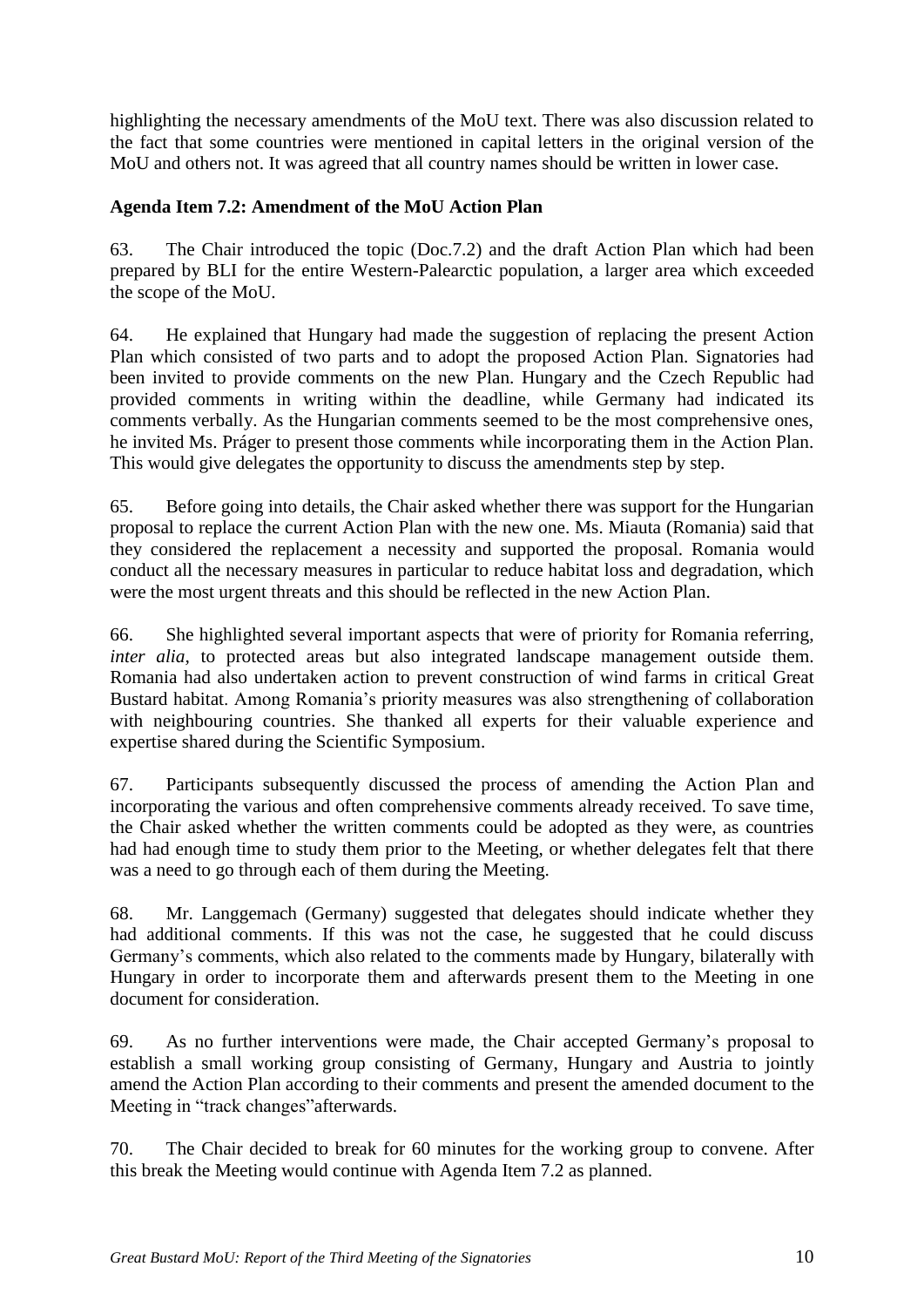71. The Meeting resumed at 1700 hrs. Germany reported the results of the work of the working group, which comprised delegates from Hungary, Austria and Germany. All comments were now included in the document except for some editorial details which could be fixed later.

72. Ms. Práger (Hungary) led the Meeting through each part of the Action Plan in detail and explained the changes that the working group incorporated. She *inter alia* highlighted that there was some conceptual discussion as the new Action Plan had been drafted by BLI and that there was a need to adapt it to the MoU. This should be reflected in the title to make clear that this was the Action Plan of the MoU, adapted from the BLI document of wider scope.

73. Discussion arose on what qualified as Great Bustard habitat and whether this included potential habitat as well (point 1.3.3 regarding prevention of destructive activities such as wind farms etc.). The new Action Plan did not specify a lead country but only stated to which countries the particular action was applicable. The MTIWP in turn would be more specific in this regard. The Meeting also decided to remove the time scale column and only have time indications in the MTIWP.

74. Slovakia said that it would be good to have a short paragraph pointing out the comparison of the two Action Plans (the MoU one and the original one from BLI). A paragraph would be useful highlighting what was the relation of those two documents and which changes had been made and why.

75. Ms. Virtue (CMS) suggested that the inserted text could be highlighted in a separate colour to indicate what had been included or changed to make it easier to compare both versions. So in addition to one clean version there would be one "colourful" comparison version.

76. While the Action Plan itself was approved, Mr. Langgemach (Germany) pointed out some mistakes in Annex II of the document. Mr. Raab (Austria) noted that there were mistakes for Austria as well. Germany suggested giving a deadline of one month for countries to review the table and provide the correct information.

77. Discussion arose on the content and purpose of the table in Annex II. Mr. Langgemach (Germany) suggested that all countries should be removed that are not relevant for the MoU such as Spain or Portugal. The Secretariat was asked to request BLI to provide information to update the table with the IBAs. Slovakia suggested removing all non-MoU Range States. He also said that if there were mistakes those should be communicated to BLI. So he suggested that the information regarding the table should be provided from the different countries after consultation with the national BLI partners and communicated to the Secretariat.

78. The Chair agreed with the proposal from Slovakia and Germany's proposal to delete countries outside the range of the MoU. The following countries would be deleted: Kazakhstan, Portugal, Spain and Turkey. It was also agreed that in Annex I of the document, the columns of North Africa, Iberia and Middle East should be removed. It was also noted that several countries of the MoU were not included in the table. Slovakia mentioned that the table only included countries with key sites for the conservation of the species which was the reason why some countries were not included.

79. It was decided that Signatories submit their changes to the Secretariat within one month of receipt of the report. After that the Secretariat would send those comments to BLI for final check and completion regarding countries that had not responded to the deadline.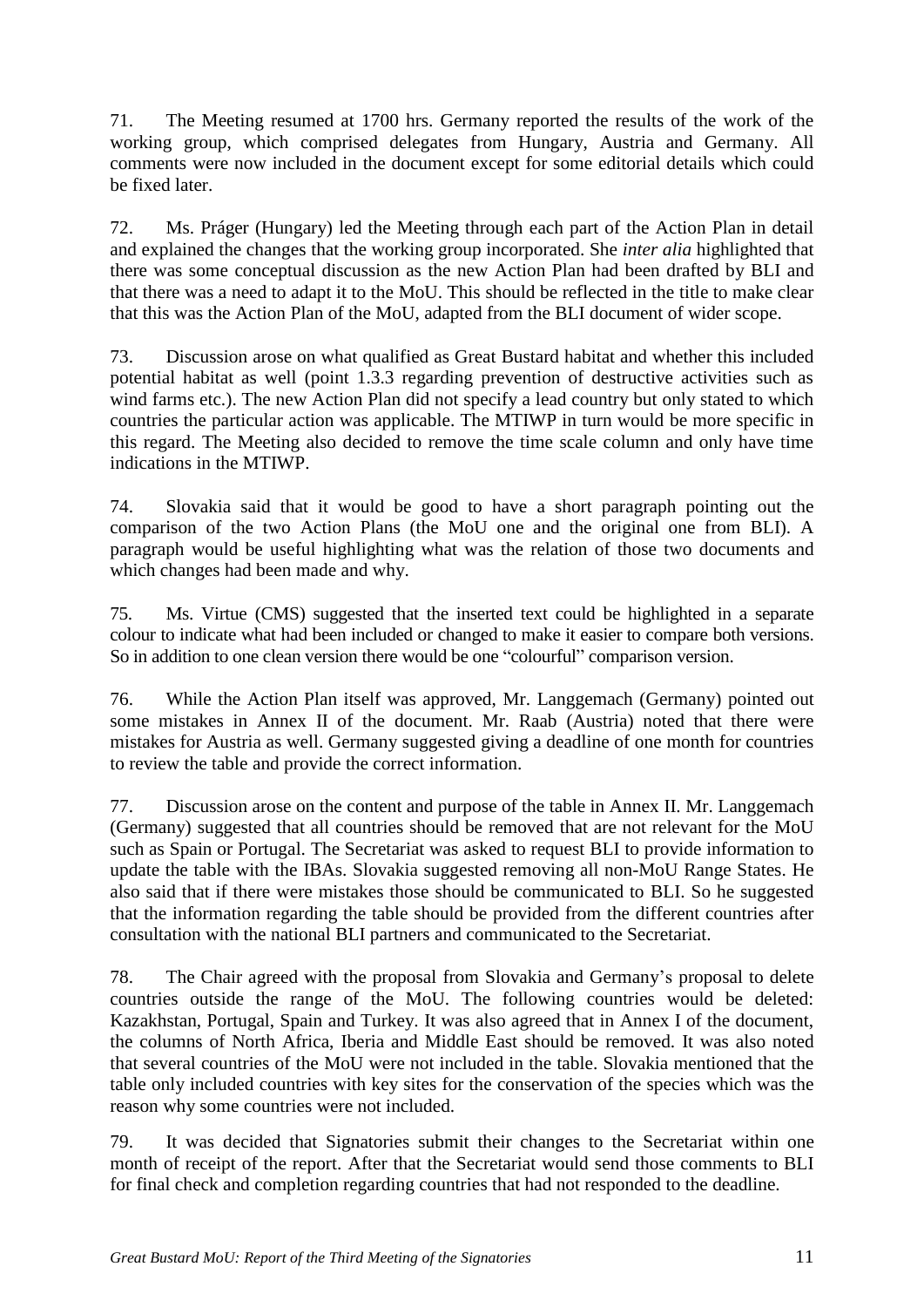80. The Chair invited further comments. Germany said that in the email to all national contact points, which would request countries to provide the correct data for the Annexes, they should also be asked to mention new and recent literature that should be added to the reference list of the Action Plan.

81. With those changes the Action Plan was adopted by consensus, with the Meeting noting that there was still information from Signatories pending that needed to be included in the Annexes of the document with a deadline of one month. (Action Plan attached as Annex 3 to the present Report).

# **Agenda Item 7.5: MoU Coordination**

82. The Chair introduced the Agenda Item saying that coordination was currently lacking as there was no dedicated person leading at the international level. In particular, there was no person devoting part of their time for regular communication work for the MoU.

83. He said that there had been discussions between Germany, Hungary and Austria on this matter. These countries had agreed that it would be useful to have more regular meetings at least between these countries. Also the idea of developing a joint LIFE+project to be implemented in these countries had been discussed. Coordination could perhaps be provided within the framework of this project. These three countries had agreed that it would be feasible to arrange an annual meeting of Great Bustard experts. The coordination of the MoU could be connected to this. Maybe it was more feasible to share the coordination work between these three countries, with each country undertaking coordination for one year on a rotational basis.

84. As Hungary had organized this Meeting and would be very busy with the follow-up, Ms. Práger could take over the overall coordination of the MoU until 1 September 2014, including sending out emails and inviting comments etc. Next year (until 1 September 2015), Austria could take over and then in the third year it would be Germany (until the next MoS4 in 2016 and the follow-up work afterwards).

85. Germany liked the idea of sharing the coordination work. The first year would consist of follow-up by Hungary, with Austria taking the middle year, doing intermediary work and then Germany in the third year as this would also be related to the organization of MoS4. This might require that there is an additional person to help with that, maybe through BLI. He wanted to find some funding for that. The challenge might be for the second year for Austria as then the tasks were not clearly defined.

86. Mr. Raab (Austria) said that if a transboundary LIFE+ project was to be realized, this would require considerable amounts of work. He asked whether CMS could sign a letter of support for this LIFE project proposal highlighting the international importance. Ms. Virtue replied that the Secretariat would certainly do so as in fact supporting NGOs or Signatory States in the application process for a project was common practice.

87. Germany said that it would also be important to have guidance from the Secretariat for the preparation of next Meeting, maybe in form of guidelines outlining timelines and steps for the organization. This would be very useful for countries when organizing Meetings. Ms. Virtue said that there were currently no such written guidelines but that the Secretariat would surely be able to provide such assistance and would be looking into this to provide the required information.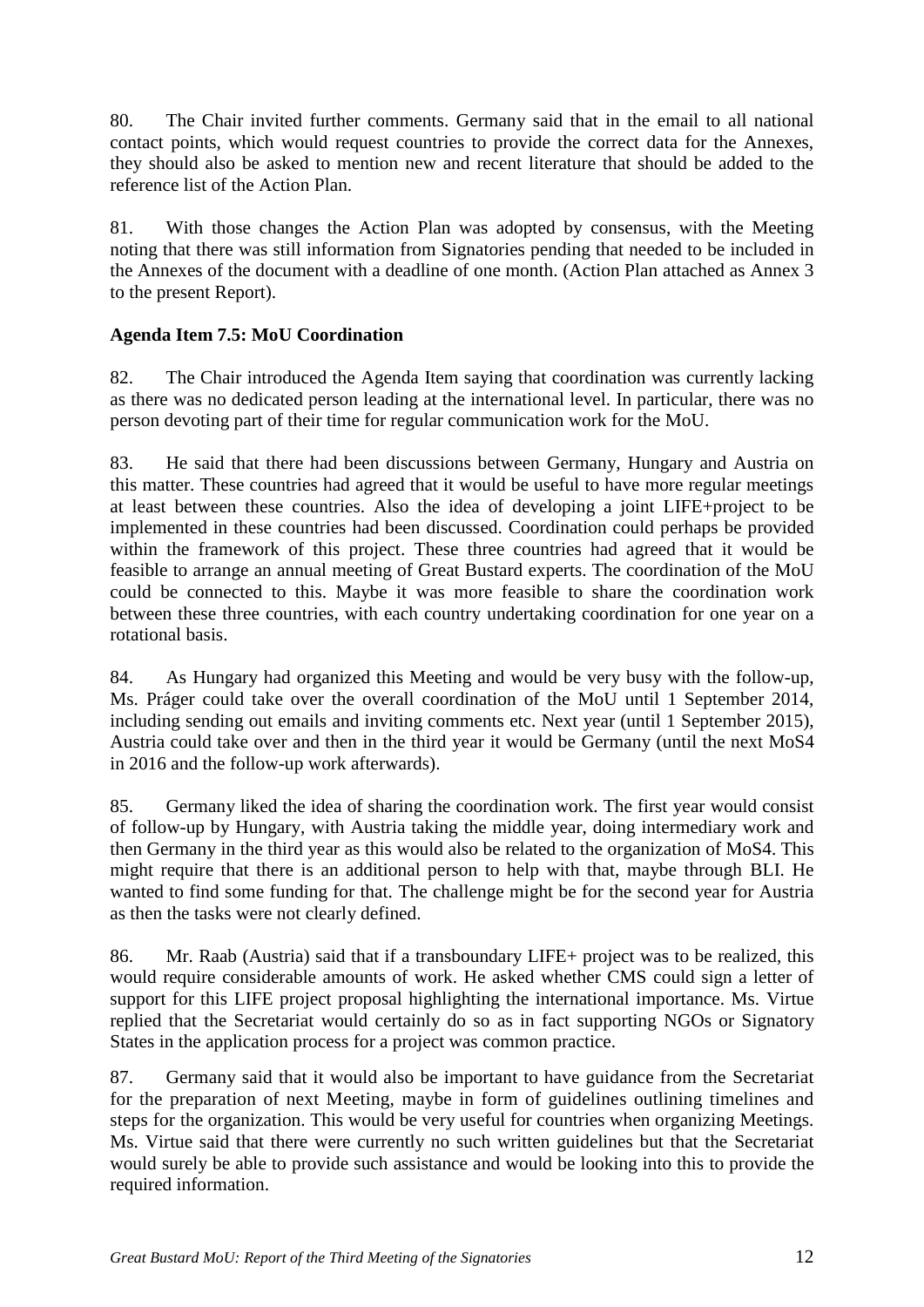88. Ms. Virtue (CMS) inquired about the interest of BLI and noted that it was very active in the Aquatic Warbler MoU but seemed to be less involved with this one. Slovakia said that BLI probably had less capacity to attend this Meeting and to become more active, there might be a need to increase communication. The Secretariat was asked to communicate with BLI on this.

# **Agenda Item 7.3: Adoption of new Medium-Term International Work Programme (2013-2016)**

89. The Chair requested Ms. Práger (Hungary) to guide the Meeting through the new MTIWP 2013-2016. She said that MoS1 had adopted a MTIWP and MoS2 reviewed it and approved it until the period 2012. It therefore needed updating. She explained the layout and how it was based on the Action Plan.

90. The new MTIWP had been prepared by Hungary in cooperation with Austria so it currently contained information that these countries thought important as well as information gleaned from national reports. However, this was now the opportunity to go through each line to give Range States the chance to contribute and indicate their responsibilities and objectives.

91. The Chair explained that the column timeline had been deleted from the Action Plan and included here. The timeline would stipulate the year by when the activity should be completed.

92. Germany said that the column with measures to be taken was the most important part providing the most guidance. So there should not be empty rows on action points if possible. Ms. Práger said that it might not be possible to find concrete measures for each line and it needed to be realistic as well.

93. Ms. Práger (Hungary) went through the draft document line by line and the delegates discussed in detail each Action and Measures to be taken separately - with determining the Priority, the Time table and the Lead countries and collaborators for each measure. She included all information in the draft MTIWP (2013-2016) accordingly.

94. Austria noted that it was important to align activities with the Joint Research Programme.

95. Ms. Práger (Hungary) said that the four headings of the Joint Research Programme had already been included as action points in the MTIWP and those should now be filled in with concrete measures. The new MTIWP would also include or maintain the most important and high priority measures of the old plan.

96. High priority actions of the old MTIWP and the concrete priority studies identified in Session 5 of the Scientific Symposium would be incorporated in the new MTIWP by Ms. Práger and Mr. Langgemach (Germany) by 1 September 2013. With those revisions, the new MTIWP 2013-2016 was adopted. (Attached as Annex 4 to the present Report).

## **Agenda Item 7.4: Adoption of Guidelines**

# **Agenda Item 7.4.1: Guidelines for Reinforcement and Reintroduction of the Great Bustard**

97. Germany introduced the document (Doc.7.4.1) which they had prepared. Mr. Langgemach (Germany) noted that the guidelines had been available for several months on the CMS website and that comments had been received from some countries and had already been incorporated. After further discussions with Hungary during the present Meeting, he suggested to finalize the document and then send to CMS for final posting.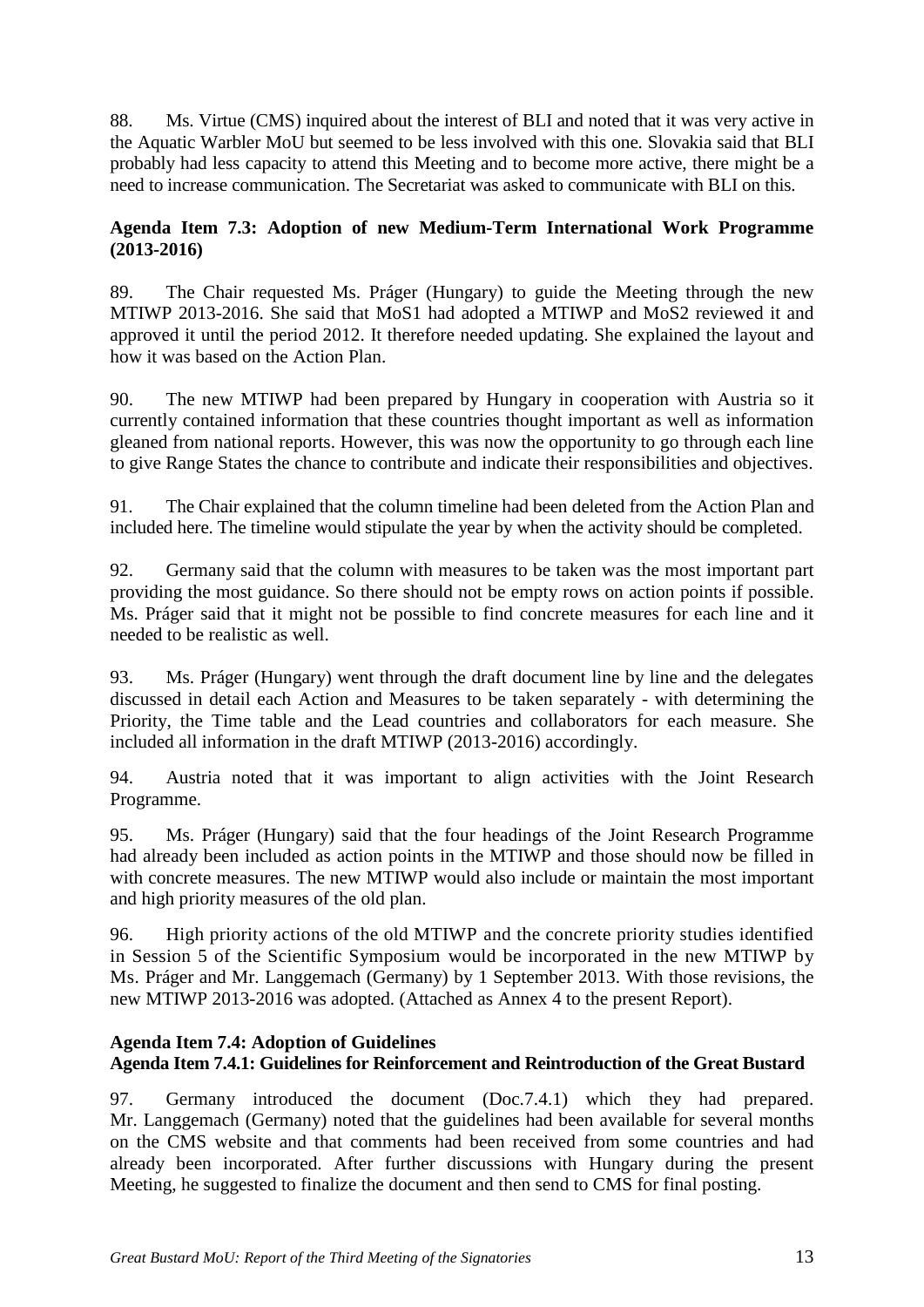98. The Chair inquired about the nature of the comments. Mr. Langgemach (Germany) clarified that the comments received were related to very detailed technical issues. He also referred to the new IUCN guidelines on reintroduction which were now much more comprehensive. However, they had not necessarily improved in his opinion, as they left all options open, depending on the species and the project.

99. Ms. Práger (Hungary) asked about the title of the document and whether it was not more about rearing and reintroduction of birds. Mr. Langgemach (Germany) said that reinforcement referred also to restocking to give new genetic material. The term in the IUCN guideline was now conservation translocation. It was clarified that the term reinforcement covered captive breeding, rearing and release.

100. The Meeting adopted the guideline (Annex 5 to the present Report), noting that Germany would send the final updated document within the next month to the CMS Secretariat for posting on the website.

#### **Agenda Item 7.4.2: Guidelines for Monitoring of Population Parameters and of the effects of Management Measures**

101. Mr. Raab (Austria) introduced the document (Doc.7.4.2) saying that the document had also been published on the web for some time now and everybody had had enough time to study it. Germany had provided some small comments.

102. The Chair asked for clarification about the nature of the changes suggested. Germany had offered pictures from chicks for example and other small comments that related only to the two annexes of the guideline.

103. The guideline was adopted (Annex 6 to the present Report), noting that Austria would send the final updated document within the next month to the CMS Secretariat for posting on the website.

#### **Agenda Item 7.4.3: Guidelines for best practice on mitigating impacts of infrastructure development and afforestation of the Great Bustard**

104. The guideline was introduced by Mr. Raab (Austria). It was an update of a previous guideline. Mr. Nagy (Milvus Group Association Romania) said that part 3.4 on other infrastructural development might need amendment and that he would provide the necessary text to the author.

105. Germany mentioned that it had a great deal of information on wind farms and that he would send two comprehensive documents on the topic to Mr. Raab (Austria) to include. Mr. Raab said that it would be useful if Mr. Langgemach (Germany) could point out what text should be included based on this literature. This would make it easier to incorporate relevant aspects.

106. The guideline was adopted (Annex 7 to the present Report), noting that Austria would collect those additional comments and send the final complete document within the next month to the CMS Secretariat for posting on the website.

## **Agenda Item 7.4.4: Great Bustard Joint Research Programme**

107. The Chair introduced the Agenda Item saying that this document had already been extensively discussed line by line at the Symposium and that no further introduction was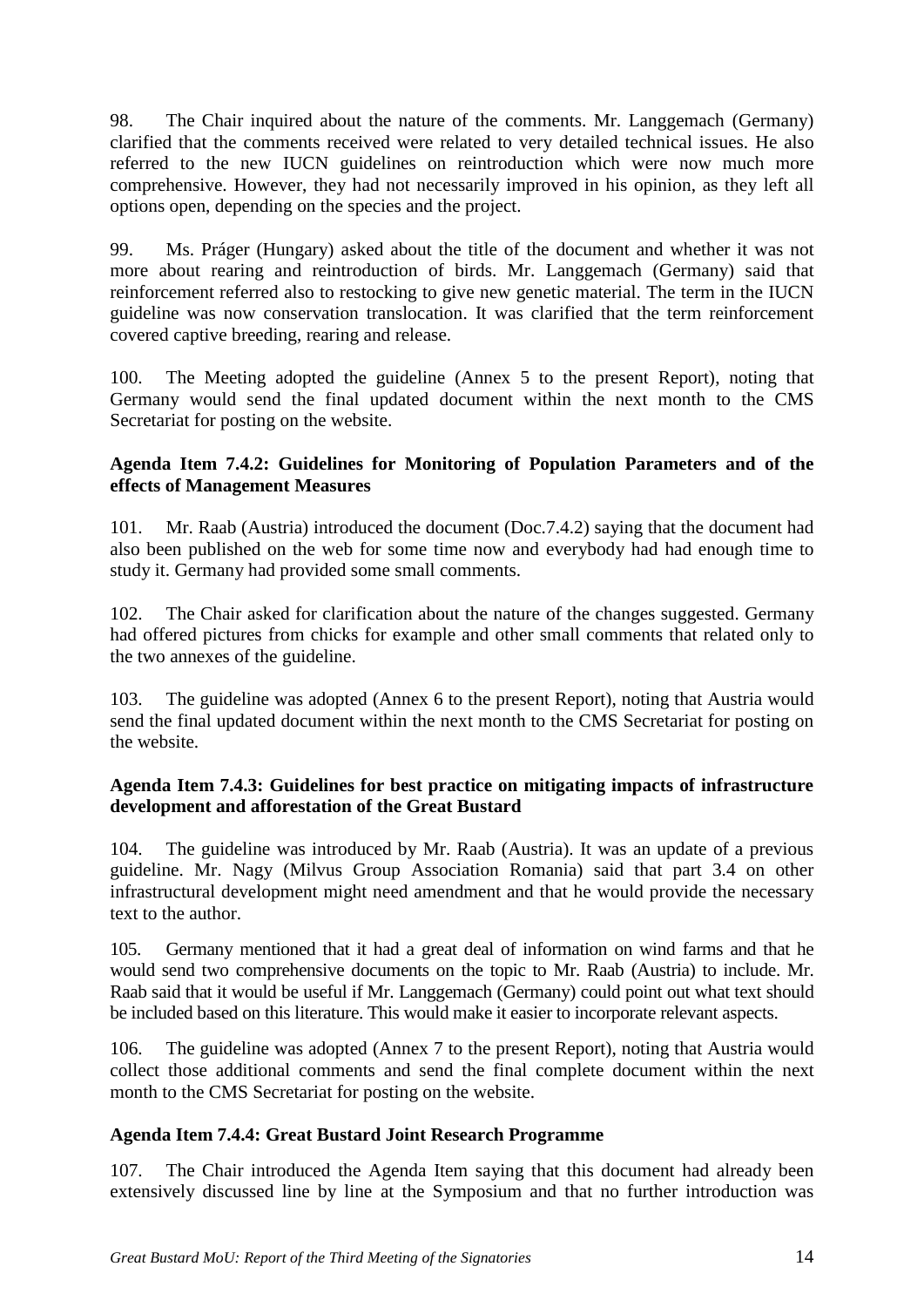needed. Austria noted that at the Symposium no lead countries were identified, at least not for all actions. The delegates went through each of the action points and included lead countries. While going through the document, further comments were raised and incorporated. With these changes, the Joint Research Programme was adopted. (Attached as Annex 8 to the present Report).

### **Agenda Item 7.4.5: Guidelines on Measures to Secure the Successful Wintering of Great Bustards**

108. The Chair explained that this document was a draft guideline not proposed for adoption at this stage, but the Meeting should agree on a procedure for finalization and adoption. The draft guideline had been prepared by Hungary after being initiated at the last Meeting (MoS2). It had not been possible to finalize the draft.

109. He pointed out that the document would include two parts, one part for populations that bred and wintered at the same place and it would include guidance about how to prevent the animals from migrating. The other part would be mainly for the Russian population as this was migratory and wintering in the Ukraine. He asked Ukraine to write this second part about how it managed the wintering habitat, possibly also using ideas from part one, which had been written by Hungary. Those two parts should then be compiled into one document.

110. Ms. Kralj (Croatia) noted that part one was also about the Carpathian population and that the current text only elaborated on how migration should be prevented but did not include guidance on what to do if migration took place. She volunteered to provide a page with some measures that could be undertaken in that case.

111. Firstly, Ukraine could write part two and Croatia the offered contribution by 30 September 2013. Hungary would then incorporate it and send the final draft to the Secretariat for circulation among Signatories and for invitation of review and final comments to be provided by 31 December 2013. Hungary would then incorporate all contributions and compile the final document for publishing by the Secretariat on the CMS website. After this date the guideline would be considered adopted. (Attached as Annex 9 to the present Report).

## **Agenda Item 7.4.6: Guideline on Predator Control Strategies**

112. The Chair noted that Hungary had committed to draft this guideline. Hungary would send it first to Germany for review (by 31 October 2013) and then it would be posted on the CMS website by 31 December 2013 by the Secretariat so that Signatories could provide comments. However, as the development of this guideline was also included as an action point in the MTIWP with the timeframe of 2014, there would not be another deadline for the drafting process.

## **Agenda Item 7.4.7: Study of the different agri-environmental Schemes for the Benefit of the Great Bustard** (*Otis tarda*)

113. This guideline which was still in its first draft form, had also been made available on the CMS website. The Chair referred to the general introduction of the guideline which consisted of country-specific measures and needed to be written by each country as the Agri-Environmental Schemes differed from country to country.

114. He proposed that each country prepare the country specific parts within the deadline of 30 September 2013 and send it to Hungary. Hungary would then compile the final draft by